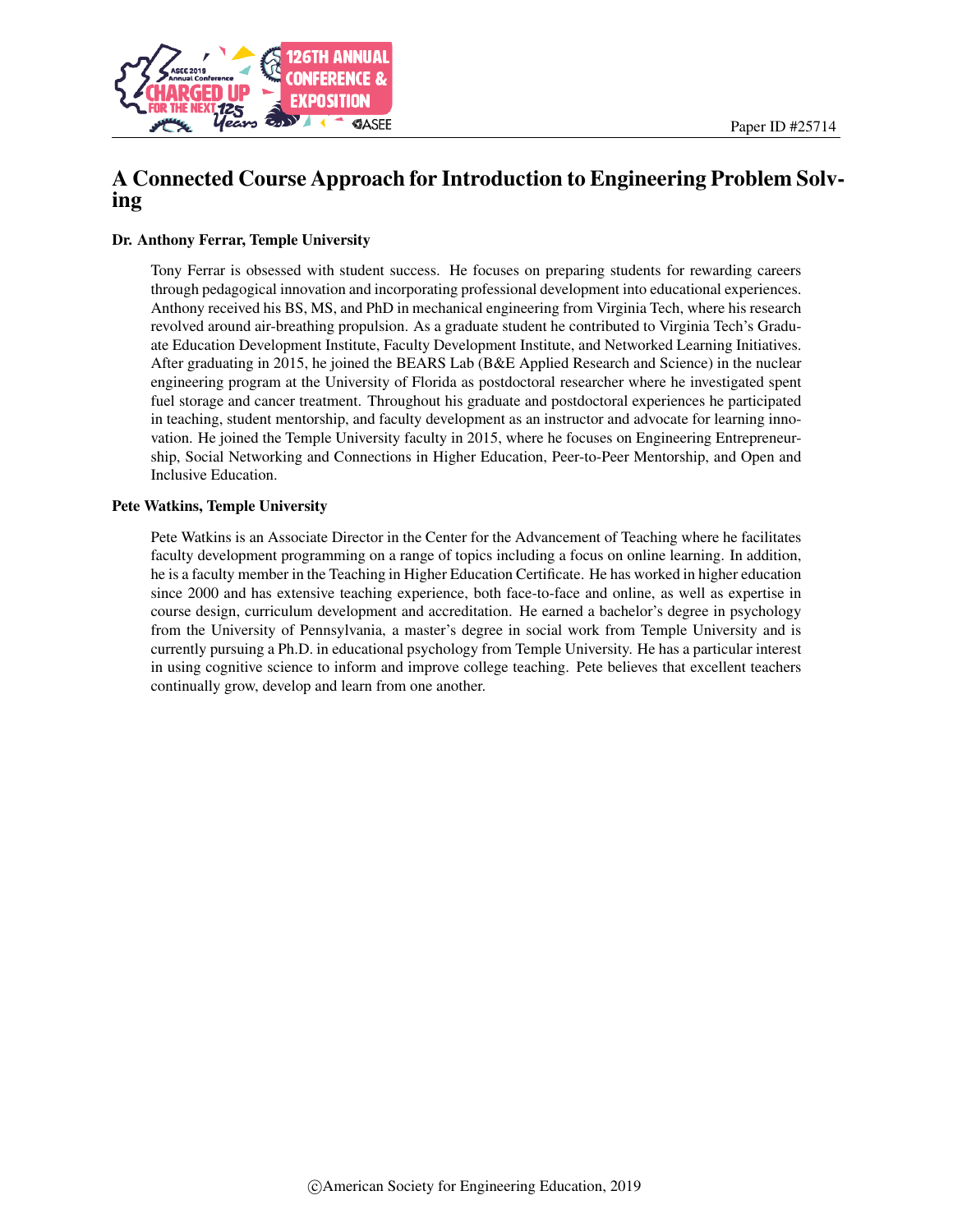# **A Connected Course Approach for Introduction to Engineering Problem Solving**

#### **Introduction**

This Work in Progress paper summarizes preliminary results of a new college-wide first-year engineering problem solving course. Using computer programming as a vehicle, the goal of the course was to enhance students' ability to solve novel real-world problems. Students learned design-thinking, opportunity recognition, and customer discovery in collaboration with the Innovation and Entrepreneurship Institute, housed in the College of Business. Students identified an issue, empathized with potential customers through interviews, defined a specific problem that could be solved with software, brainstormed solutions, created prototype smartphone apps, and tested them on intended customers.

#### *Key Constraints*

This course had no prerequisites and was one of two required college-wide courses for first-year engineering students. The challenge was to prepare students for success in all of the engineering disciplines offered by the college without requiring background in math or physics. This course is a companion to another first-year course called Introduction to Engineering. The two courses are taken in either order as students encounter the other courses typical of a first-year experience (calculus, physics, sciences, general education).

#### *Learning Objectives*

The course focused on three key learning objectives which were selected to be supportive of all of the engineering disciplines offered within our college. The first revolved around Engineering Problem Solving Skills: *"A successful student leaving this course will identify a human need that can be met with code, and design a functioning solution."* Students learned to recognize opportunities, identify goals, find relevant missing information, implement design thinking, and formulate a solution. Coding was merely the vehicle for teaching the widely-applicable creative problem-solving framework.

The second learning objective addressed Engineering Programming Fundamentals: *"A successful student leaving this course will develop a working Android, iOS, or Web-based App."* Students learned ten key programming skills including Variables, Data Types, Console I/O, Functions, Debugging, Operators, Conditional Code, Flow Control, Loops, Objects. In addition, students employed integrated development environments for their final projects. Students were given a choice between these three platforms based on interest and resource availability (for example, developing for iOS requires access to an Apple computer).

The third learning objective focused on developing the soft skills required to flourish as engineers: *"A successful student leaving this course will create a personal learning network."* Students learned to work effectively in teams, communicate clearly, consider complex perspectives and tradeoffs, and how to seek information outside of their experience. The topics of self-discipline, time management, self-paced learning, and persistence were also emphasized.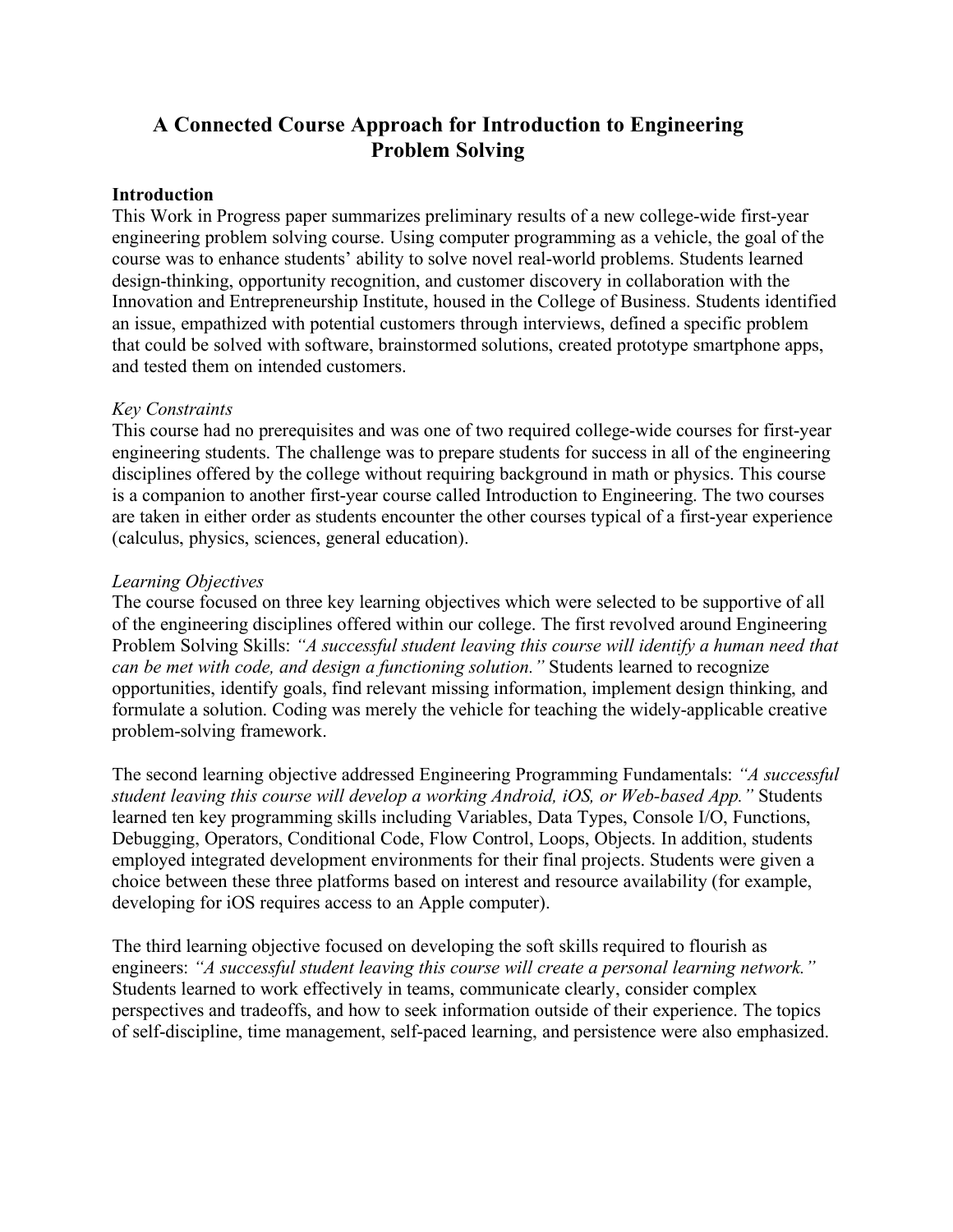### *Guiding Philosophy*

Taught in a single section with up to 240 students enrolled, our goal was to leverage the diversity of perspectives and interests to create an experience that was enhanced by its large size. The course involved a team of 40 Undergraduate TAs (UGTAs) who served as mentors and facilitators to the first-year students as they navigated this self-paced class. UGTAs were selected over Graduate TAs due to two factors. First, we wanted the students to identify with their mentors. Second, we needed to scale: the job requires connecting with individuals regularly. This was more readily accomplished by a large team working a few hours rather than a small team working a large number of hours. The philosophy behind the course design stemmed from Seth Godin's apt words on experiential education: "The process involves selling the student on the mission, providing access to resources, and then holding her responsible for an outcome that works. And repeat. And repeat."[1]

# **Course Content**

To emphasize the difference between language-specific syntax and general concepts involved in problem-solving with code, the students learned three different languages. The 10 key concepts were taught first in JavaScript and then repeated in Python. By repeating the same challenges in two languages, students were encouraged to focus on learning concepts rather than syntax.

JavaScript was chosen as an effective introductory language because it requires no new software to write and evaluate code – all computers can create using this language via a text editor and a web browser. Python added the need to install a new language and development environment, but maintained the scripted (vs compiled) nature of JavaScript to limit the number of changing variables. Students ultimately learned a third language which they selected to complete their project. A Core Skills Demonstration served as a midterm exam in which students demonstrated proficiency in both JavaScript and Python.

Students next moved into project-specific learning where student teams of approximately 10 members proposed projects as the UGTAs and faculty provided guidance and scope. Group size was chosen as a compromise between budget and meeting students' needs. In future iterations, this is a variable that should be explored intentionally. The projects began with student teams interviewing customers and creating value proposition statements. They used this information to create a required feature list for the Minimum Viable Product (MVP) version of their app. Next, they created a paper prototype as a way to quickly test their GUI design. The design phase concluded with laying out the GUI using the development studio for their project languages.

The next phase of the project involved writing the code required to make the MVP features functional, and adding these functions to their GUI. They moved on to debugging and revising the project, while adding any additional features that were identified as opportunities along the way. Finally, the project concluded with a fully-functional GUI, customer testing and feedback, and a live demo of the app during a pitch competition. The pitch competition was developed in partnership with the Innovation and Entrepreneurship institute and invited a panel of entrepreneurial judges to evaluate students' pitch presentations.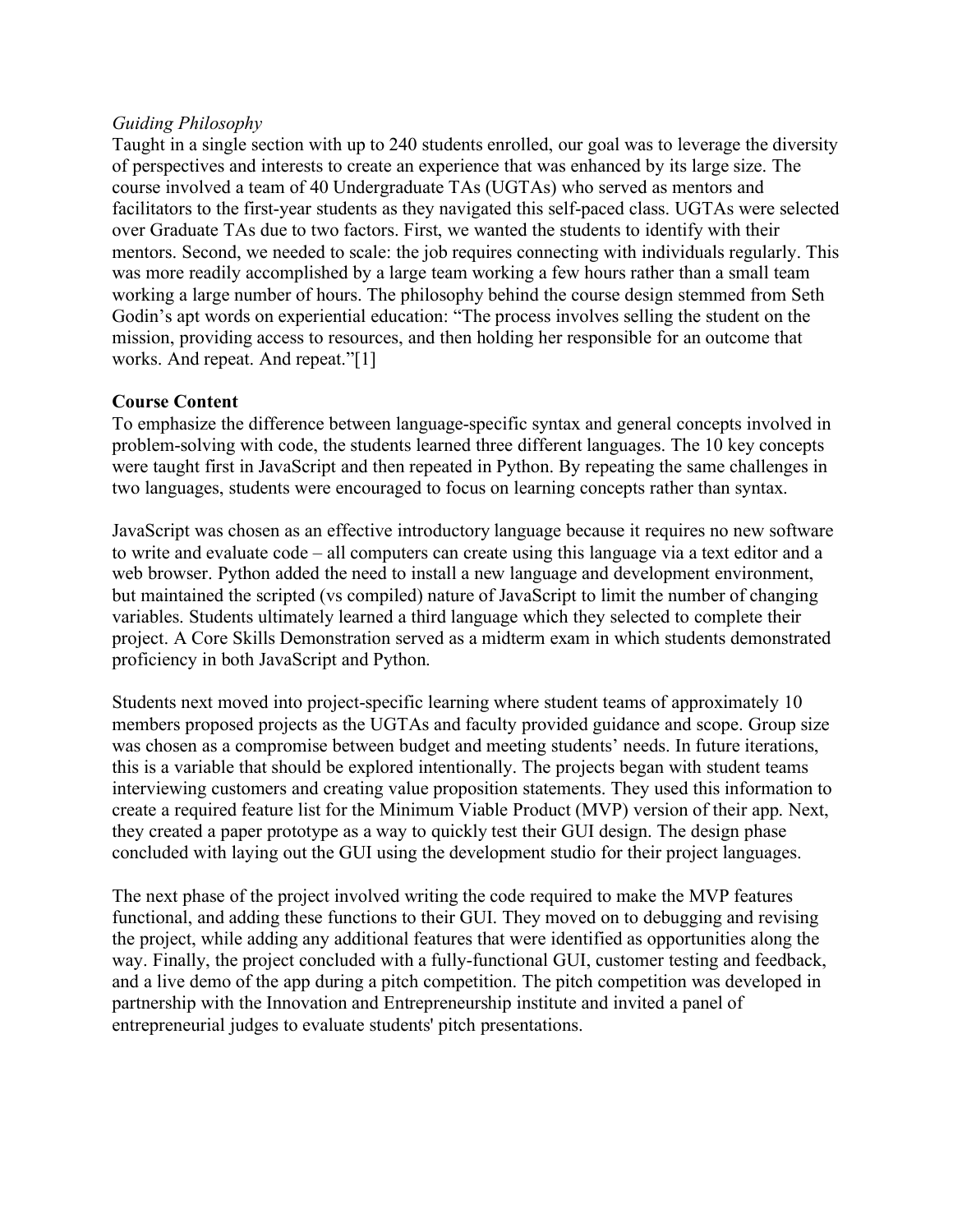# *Selected Sample Projects*

The project requirements were to determine a need that could be met via software, select the best platform for the solution (Android, iOS, or Web App), and create a functioning prototype as a group. Table 1 summarizes three examples of projects which students created.

| <b>Platform</b> | Language                               | <b>Project description</b>                                                                                                                                                                                                                                                                                                                                                                                                                                                                                                                                                                                               |
|-----------------|----------------------------------------|--------------------------------------------------------------------------------------------------------------------------------------------------------------------------------------------------------------------------------------------------------------------------------------------------------------------------------------------------------------------------------------------------------------------------------------------------------------------------------------------------------------------------------------------------------------------------------------------------------------------------|
| Android Mobile  | Java                                   | An app that enables a user to enter their refrigerator and pantry<br>inventories and then display recipes which could be made<br>using these ingredients. Advanced features include inventory<br>tracking (deducting quantities when a recipe was actually used<br>to cook a dish), and "one more item" feature which suggests<br>recipes if the user went to the store for one more item.<br>Note about scope: the app produced for the course required<br>users to enter their own recipes into a database. A full-featured<br>version would include an aggregator feature which searches<br>the web for open recipes. |
| iOS Mobile      | Swift                                  | An app that enables users to enter their class schedules and<br>post times and locations that they plan to study for courses.<br>The app assists users in finding study groups and locations on<br>campus.<br>Note about scope: the app for the course utilized a pre-built<br>database of simulated users, schedules, and locations. The<br>full-featured app would connect to a server which would<br>accept users input and access to actually create the platform.                                                                                                                                                   |
| Web App         | Python,<br>HTML,<br>CSS,<br>JavaScript | An app enabling users to hire other users to do their laundry,<br>similar to peer-to-peer ridesharing services. A customer<br>would hire a "washer" to pick up their clothes, wash them<br>(using the "washer's" equipment), and return them to the<br>customer.<br>Note about scope: the app for the course utilized a pre-built<br>database of simulated users and "washers" without actual<br>connectivity. A full-featured app would connect to a server to<br>actually facilitate transactions.                                                                                                                     |

Table 1. Sample projects and languages used.

# **Course Structure**

Several key features of the course structure enabled an experience of this scale to take place.

# *In the Classroom*

This course was taught in a large lecture hall with 140 students enrolled in the first offering, and 240 in the second. Students were divided into teams of 10 and each team was assigned a UGTA team leader who sat with their students to offer individual attention and facilitate activities. Class sessions blended lectures, demos, and group activities. Every Friday the teams worked to solve Hackathon problems - challenges which required teamwork and creativity to succeed. The Hackathons helped the team leaders to identify which topics were most challenging for students,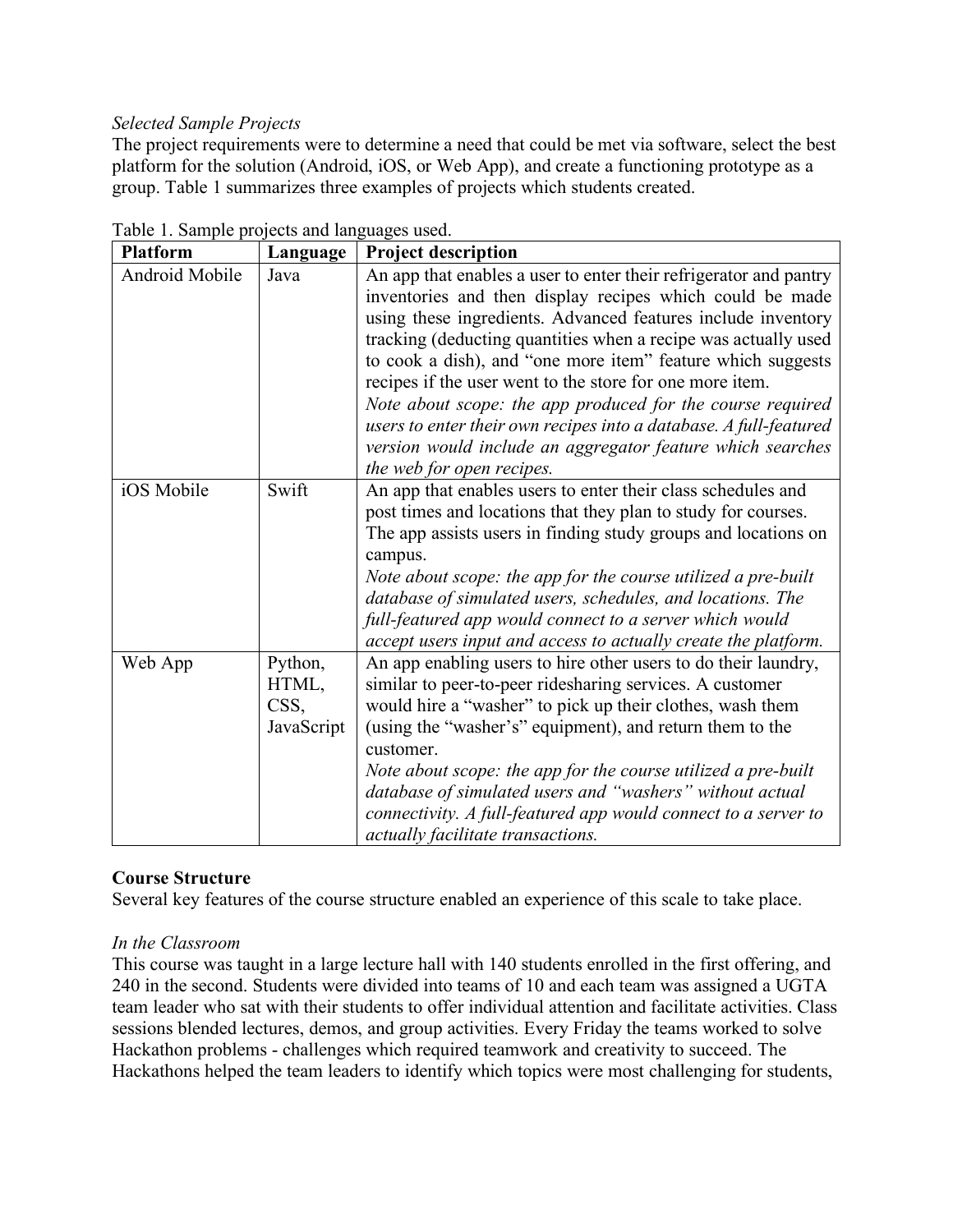provide one-on-one instruction, and give the course instructor a summary of key topics to highlight in future class sessions.

The Friday Hackathon problems were based on the 10 key concepts mentioned above, and could be solved in any language – simultaneously solidifying concepts and preparing the students for their final projects. Teams used a web-based code evaluation platform called HackerRank to solve these problems and obtain real-time feedback.

Class time was also used for team-building and guest talks from industry partners and the Innovation and Entrepreneurship Institute who provided real-world coding challenges as well as teaching students about how to succeed in engineering.

### *Out of the Classroom*

The majority of the coding-specific learning occurred out of the classroom as students worked through open-source competency-based online training modules where students unlocked the next challenge by completing the current one. Their coding assignments were housed in an automatic evaluation and feedback system called HackerRank. This tool, and others like it, enable common errors to be identified and specific corrective feedback offered instantaneously. Students were given unlimited attempts on the assignments, and allowed to work at their own pace.

Students were not expected to work completely independently. The UGTAs held walk-in office hours, responded to email inquiries, and utilized social media to provide tips and tricks, and give demonstrations when common issues were encountered.

### *Tying Together*

The students performed three main tasks during the course: online self-paced programming lessons, Friday Hackathons, and the final project. The self-paced programming lessons comprised the bulk of the first half of the semester, with the Friday Hackathons acting as anchor points to encourage students to stay on schedule and form effect teamwork within their groups. After the midpoint of the semester, the efforts shifted from self-paced programming lessons to group work on the final project.

### *Measuring Student Success*

Student success was measured across the three key activities. The self-paced programming lessons ended with graded competency-based assignments in which students would solve coding challenges related to the 10 key concepts. Students were given unlimited attempts on these assignments, which they completed as individuals. The Hackathons were scored as a group, and anyone who contributed to the effort in a substantive way was given credit. Lastly, the projects were group assignments in which all contributors received credit. In future iterations, it is suggested that students be given individual scores for these assignments based on TA observation and peer reviews (perhaps using a system such as CATME [2]).

### **Challenges**

With the multitude of moving parts, we experienced several key challenges in developing and implementing this course.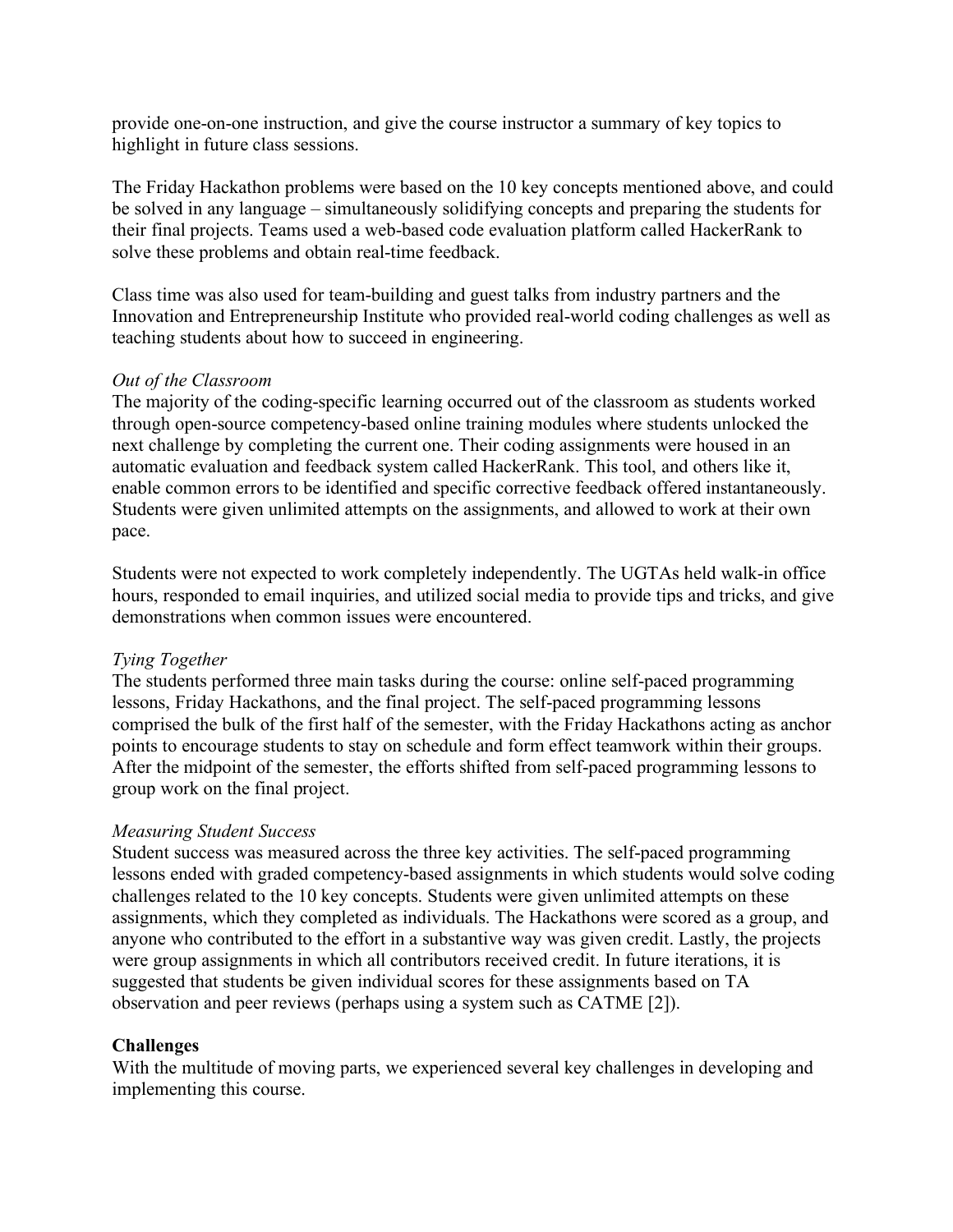### *Self-Paced Learning*

Because students were able to go at their own pace, the online learning modules needed to be live on the first day of class. This made iterating and adjusting as the course progressed difficult. We addressed this by tasking the UGTAs with a substantial role in the development of robust test cases for each coding assignment, and in the debugging of the assignments as students encountered them.

The other issue with self-paced learning revolved around trying to synchronize students so that they could work on the semester project as a team. If a student struggled with a topic, they found themselves sinking into deeper and deeper holes while their teams left them behind. We addressed this in the second semester by using the midterm assignment as a deadline for the learning modules and increased monitoring from the UGTAs. While the results improved, this is an area which requires further development.

## *College-wide Considerations*

Another challenge in developing this college-wide course was creating an experience that served all of the disciplines. It was difficult to map certain disciplines to typical beginner-level coding challenges, which led to some students feeling unmotivated. It is important to build consensus among the faculty and administration from all departments regarding the learning objectives and major topics of the course. One possibility would be to launch the course as a smaller pilot elective to debug its major features before making it a required course for all engineering students.

# *Team Building*

The biggest challenge with getting something of this magnitude up and running is forming the staff team. The second semester consisted of 240 registered students served by 40 UGTAs. The large team was needed to cover the various support roles during the week, though most of the UGTAs worked only a few hours. This large team required leadership, management, and support. In the future, certain roles could be combined to streamline the effort.

### *First-year student demands*

The first-year engineering curriculum is extremely demanding and this course increased the pressure on an already challenging semester. Reconsideration of the number of languages, the scope of the projects, and the schedule of the course need to be made to target the learning objectives more efficiently. This is especially important in addressing the self-paced learning issues in which some students fell very far behind and gave up on the course altogether.

Lastly, messy real-world problems can be intimidating for students. The challenges they faced in this course were (intentionally) open-ended. Many of the assignments were ill-posed and asked the students to first answer the question "what really matters?" While this is an important aspect of problem solving, careful mentorship by the UGTAs is needed to reduce anxiety while maintaining the effectiveness of the learning experience. The goal is to avoid contrived problems and leverage faculty and TA guidance to keep things messy but manageable.